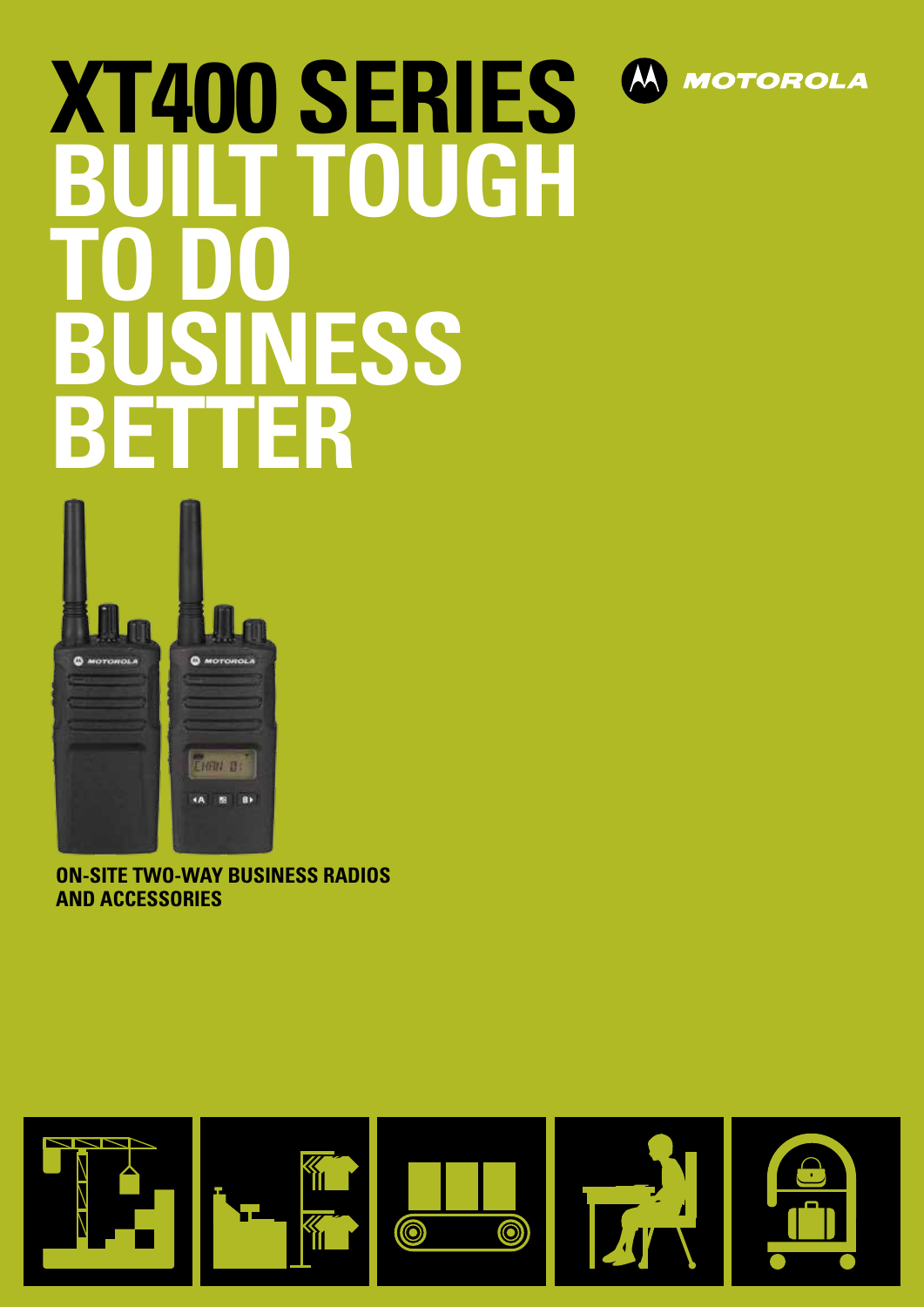#### **XT400 SERIES** PRODUCT OVERVIEW

## **WORK TOGETHER BETTER WITH A FASTER WAY TO COMMUNICATE**

You need to communicate quickly without missing a beat – whether you're coordinating resources at the construction site, managing maintenance technicians in an office complex or monitoring resources on the manufacturing line. The XT400 Series two-way radios have the business smarts to help your teams work better together.

These fully-featured radios combine outstanding quality with excellent affordability to give your operation the competitive edge. With crisp, clear audio throughout the workplace and exceptional durability, XT400 Series radios deliver great performance even with hard use in high noise and harsh conditions.



**COMMUNICATE CLEARLY**

help ensure a clear signal.

XT400 Series delivers loud and clear audio output thanks to its tightly specified RF performance and built-in 1500mW loudspeaker with wind-noise reduction. The user can select between 8 channels and 219 privacy codes to

**IMPORTANT FEATURES HELP YOUR WORKFORCE**

#### **INTERACT EASILY**

Customised channel announcements tell you which channel you're on when you change it. So you can concentrate on serving customers, not removing the radio from a belt to see the channel. Designate 16 pre-recorded channel names that fit your departments, such as customer service, security, maintenance and more.

The carry holster with a swivel clip lets you rotate the XT400 Series radio into a comfortable position. Move freely as you bend to pick up a tool or reach to restock a shelf.

#### **CONNECT CONVENIENTLY**

Put the XT400 Series radios in voice-activated (VOX) mode (with or without an audio accessory) and converse hands-free without physically pressing the push-to-talk (PTT) button. Now you can multi-task, check in a guest and call customer service to assist at the front desk.

An antimicrobial coating helps prevent the growth of mould and germs on the surface of the radio. As workers change shifts, they can pass on radios confidently.

#### **OUTLAST HARSH CONDITIONS AND HARD USE**

XT400 Series radios undergo Motorola's unique and gruelling Accelerated Life Testing (ALT) that simulates up to 5 years of field use.

#### **Blowing Rain**

steady rainfall and wind for 30 minutes on every surface

#### **VIBRATION vibration**

Up to nine hours of exposure to vibration that simulates the rigors that a radio could undergo while being carried or transported

**Salt Fog**

8 hours of exposure

#### **BLOWING DUST**

Six hours of blowing dust on all surfaces

**SHOCK**

18 shocks with a minimum G force of 40 G each

#### **TEMPERATURE**

Multiple hours of exposure to storage temperatures as low as -55° C and as high as  $70^\circ$  C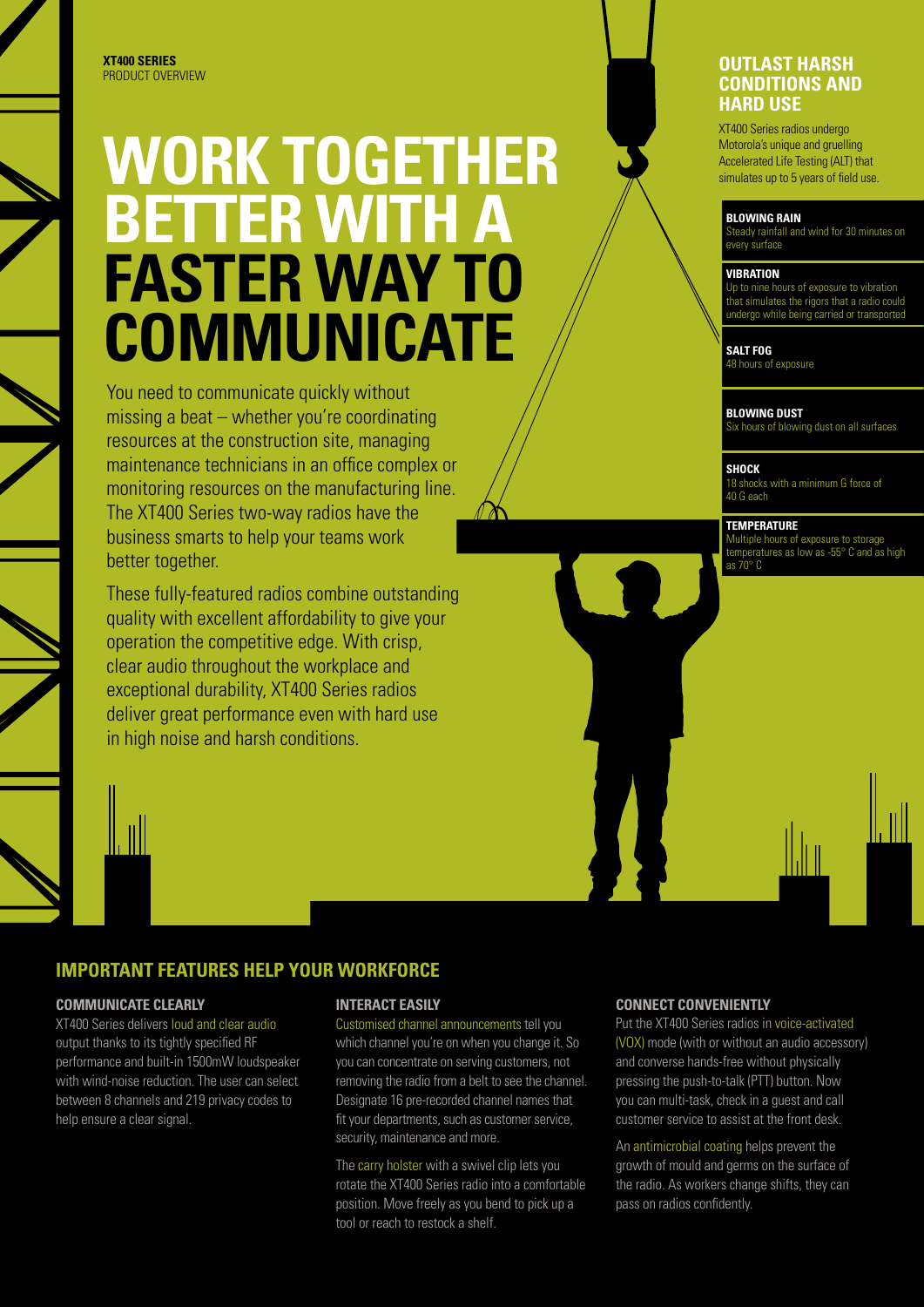

 \* Coverage will vary based on terrain and conditions. \*\* Does not apply to

accessories.

\*\*\* CPS is available as a free download. Compatible with Windows® XP, Vista and 7. Separate U<br>cable required.

## **ALL THE RIGHT PROFESSIONAL CREDENTIALS**

| <b>FEATURE:</b>                                  | <b>FUNCTION:</b>                                                                                                                                                                                         |
|--------------------------------------------------|----------------------------------------------------------------------------------------------------------------------------------------------------------------------------------------------------------|
| EXCEPTIONALLY<br><b>CLEAR AUDIO</b>              | Powerful speaker delivers premium-quality audio for clear communications in noisy<br>conditions.                                                                                                         |
| CONTINUOUS COVERAGE*                             | Communicate confidently in a workplace up to 16 250 m <sup>2</sup> , 13 floors or 9km line of sight.                                                                                                     |
| ERGONOMIC DESIGN                                 | Comfortable to wear all-day, with easy-to-use interface that requires little or no training.                                                                                                             |
| DURABLE,<br><b>WATER-RESISTANT</b>               | Takes on tough conditions with a durable metal diecast chassis that meets US Military<br>Standard 810 and IP55 specs.                                                                                    |
| ANTIMICROBIAL<br>PROTECTION**                    | Helps prevent the growth of mould and germs on the surface of the radio.                                                                                                                                 |
| TRI-COLOURED LED                                 | Easily identify different radio features and radio status with the bright tri-coloured LED.                                                                                                              |
| <b>CHANNELS</b>                                  | To talk with different workgroups quickly, change channels at the touch of a button or<br>with the channel selector knob.                                                                                |
| <b>CHANNEL ALIAS</b>                             | Assign each channel a user defined name (Available on XT460). For<br>non-display models, use channel announcement to confirm which channel you are on.                                                   |
| ADVANCED VOICE<br>ACTIVATION (VOX)               | Enjoy the convenience of hands-free operation with our optional accessories.                                                                                                                             |
| <b>CONVENIENT CHARGING</b>                       | Drop-in charger keeps radios charged, ready and centrally located. LED light on multi-<br>unit charger provides a charge status to give you confidence you're heading out with a<br>fully-charged radio. |
| EASY TO PROGRAMME***                             | HTML-based Customer Programming Software works with any computer web browser.<br>Profiles are interchangeable with XTNi Series.                                                                          |
| <b>VOICE PROMPTS</b>                             | Programme XT400 Series non-display radios on the go. Confirm the changes even<br>without a radio display so you continue working without distraction.                                                    |
| <b>EASY CLONING</b>                              | Quickly copy settings between XT400 Series or XTNi and XT400 Series radios with the<br>optional radio-to-radio cloning cable or Mulit-Unit Charger.                                                      |
| LICENSE-FREE PMR446<br><b>FREQUENCIES</b>        | Operates without subscription or call charges on PMR446 unlicensed frequencies,<br>offering 8 channels and user selectable PL codes to help ensure a clear signal.                                       |
| <b>SEAMLESS XTNI SERIES</b><br><b>TRANSITION</b> | XT400 series radios are compatible with all XTNi series radios. They share the same<br>frequencies and programming profiles are interchangeable.                                                         |



### **Choose the right XT400 series radio** ∕∆  $\mathbf{D}_4$ **MEET YOUR**<br>**SINESS** BU **NEEDS**